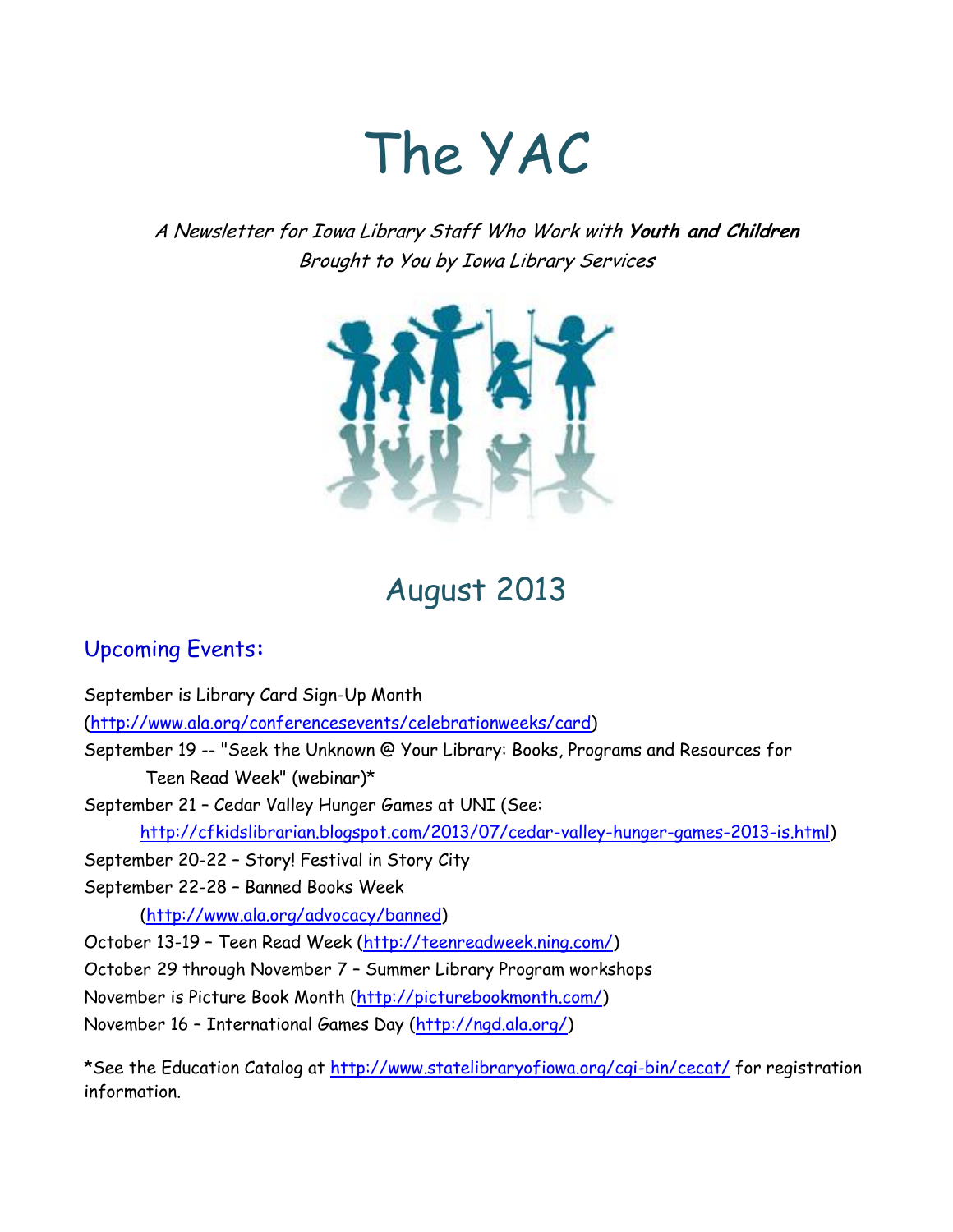**Occasions for Special Displays/Program Themes to Plan for in October**:

- 6-12 Fire Prevention Week
- 7 Birthday of Sherman Alexie
- 12 International Observe the Moon Night [\(http://observethemoonnight.org/\)](http://observethemoonnight.org/)
- 13-19 Teen Read Week
- 14 Birthday of Lois Lensky
- 27 "Teddy Bear Day" in honor of Theodore Roosevelt's birthday
- 31 Halloween

# Gaming Day Resources

November 16<sup>th</sup> is International Games Day (formerly National Gaming Day). This might be a good time to introduce games to your library. Games are a great way to inspire community interaction and intergenerational fun! Games may bring in some new library users. They also teach a variety of skills (counting, spatial awareness, problem-solving). Whether you want to offer electronic games or classic board games, the links below offer some program ideas.

To advertise your event, you might request the lettering below for a bulletin board display. The District Offices have several die cut shapes to add to your display: dominoes, a game spinner, train engine (Monopoly), magnifying glass (Clue), candy hearts (Candy Land), numbers, red & black circles for checkers, and additional "Scrabble" tiles (4" squares with 3" letters).



Gaming Links:

- . "International Games Day @ your library" blog: <http://igd.ala.org/>
- Printable game board templates: <http://www.squidoo.com/board-game-templates>
- One librarian's experience with life-sized Candy Land (useful tips!): <http://storytimewithmissmollie.blogspot.com/2013/03/life-sized-candy-land.html>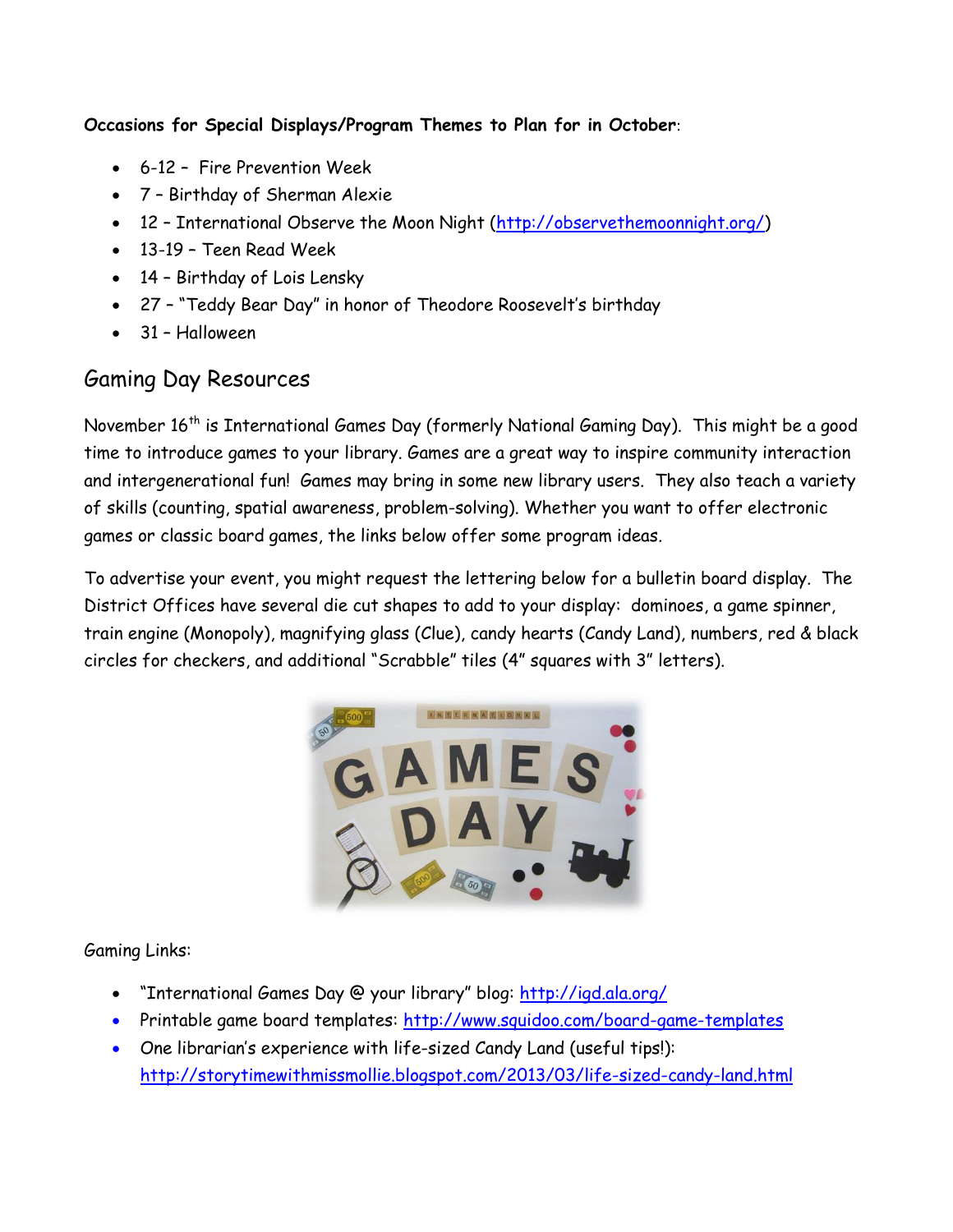- Swimming pool noodles made into lollipops and a few other ideas for life-sized Candy Land decor:<http://pinterest.com/queenmarytapia/candy-party/>
- Print your own Monopoly money (use for games or decorating): <http://www.zieak.com/2008/08/19/print-your-own-monopoly-money/>

Games recommended by Youth Services Librarians:

- Apples to apples by Mattel (there is Junior and Disney version of this)
- Headache by Hasbro
- Sorry by Hasbro
- Yahtzee by Hasbro (also Junior version)
- Uno (also Junior version) or Uno Attack by Mattel
- Pictureka
- Scrabble Slam
- **BINGO**
- Connect 4

### HALLOWEEN @ your library

•Iowa librarians have shared their ideas on the Iowa Library Services website: <http://www.statelibraryofiowa.org/ld/t-z/tell-library-story/ttls-ideas/ttls-ideasg>

•Set up a photo "booth" and take digital photos of children who stop by in costume. Create a scary background for staging the photos. You might try filling a shelf with some old, brown books and cover them in spider webs!

•Easy Garland Templates: [http://papercrave.com/paper-crave-halloween-freebies-halloween](http://papercrave.com/paper-crave-halloween-freebies-halloween-garland-two-ways/)[garland-two-ways/](http://papercrave.com/paper-crave-halloween-freebies-halloween-garland-two-ways/)

•Halloween Mandalas (and a few coloring pages): <http://www.woojr.com/halloween/>

•Set up this bulletin board/display board next to a selection of your scariest books! We will send you the bats, moon, owls, leaves, lettering and tombstones along with patterns for cutting the trees and the haunted house. Contact: [sue.gruber@lib.state.ia.us](mailto:sue.gruber@lib.state.ia.us)



•Borrow ideas from our "Halloween" storytime kit

– on the Iowa Library Services website at [http://www.statelibraryofiowa.org/ld/t](http://www.statelibraryofiowa.org/ld/t-z/youthservices/early-child-lit/earlyliteracyinlibraries/earlyliteracy)[z/youthservices/early-child-lit/earlyliteracyinlibraries/earlyliteracy.](http://www.statelibraryofiowa.org/ld/t-z/youthservices/early-child-lit/earlyliteracyinlibraries/earlyliteracy)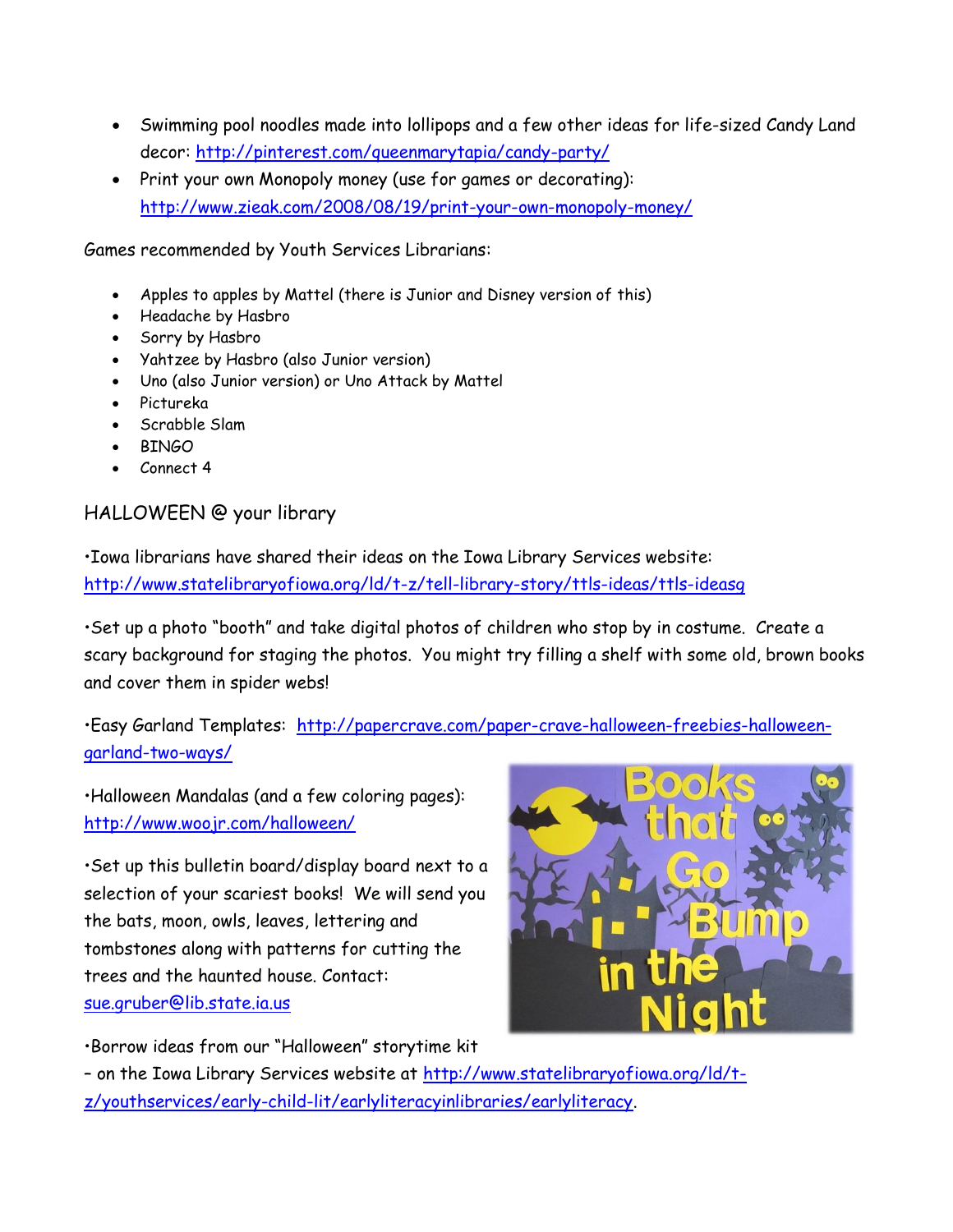### More Teen Read Week Ideas

#### Be sure to attend the webinar on September 19 (see "Upcoming Events" above) for lots of ideas!

•Foreign Book Covers Display: Find pictures of foreign editions of popular teen titles and print them out in "life" size. Cover the title and author – especially if this would be a give-away. Number each one and post on a display board. Challenge teens to guess the corresponding English title. You will find some examples at [http://hidateen.blogspot.com/2013/06/musing-monday](http://hidateen.blogspot.com/2013/06/musing-monday-foreign-book-covers.html)[foreign-book-covers.html](http://hidateen.blogspot.com/2013/06/musing-monday-foreign-book-covers.html) and [http://www.tianasmith.com/2012/02/judging-books-by-their](http://www.tianasmith.com/2012/02/judging-books-by-their-covers.html)[covers.html.](http://www.tianasmith.com/2012/02/judging-books-by-their-covers.html)







Harry Potter and the Sorcerer's Stone in Italian.

The Book Thief by Markus Zusak in Korean. The Kite Runner by Khaled Hosseini in Arabic. The Hunger Games by Suzanne Collins. The Chocolate War in Chinese.